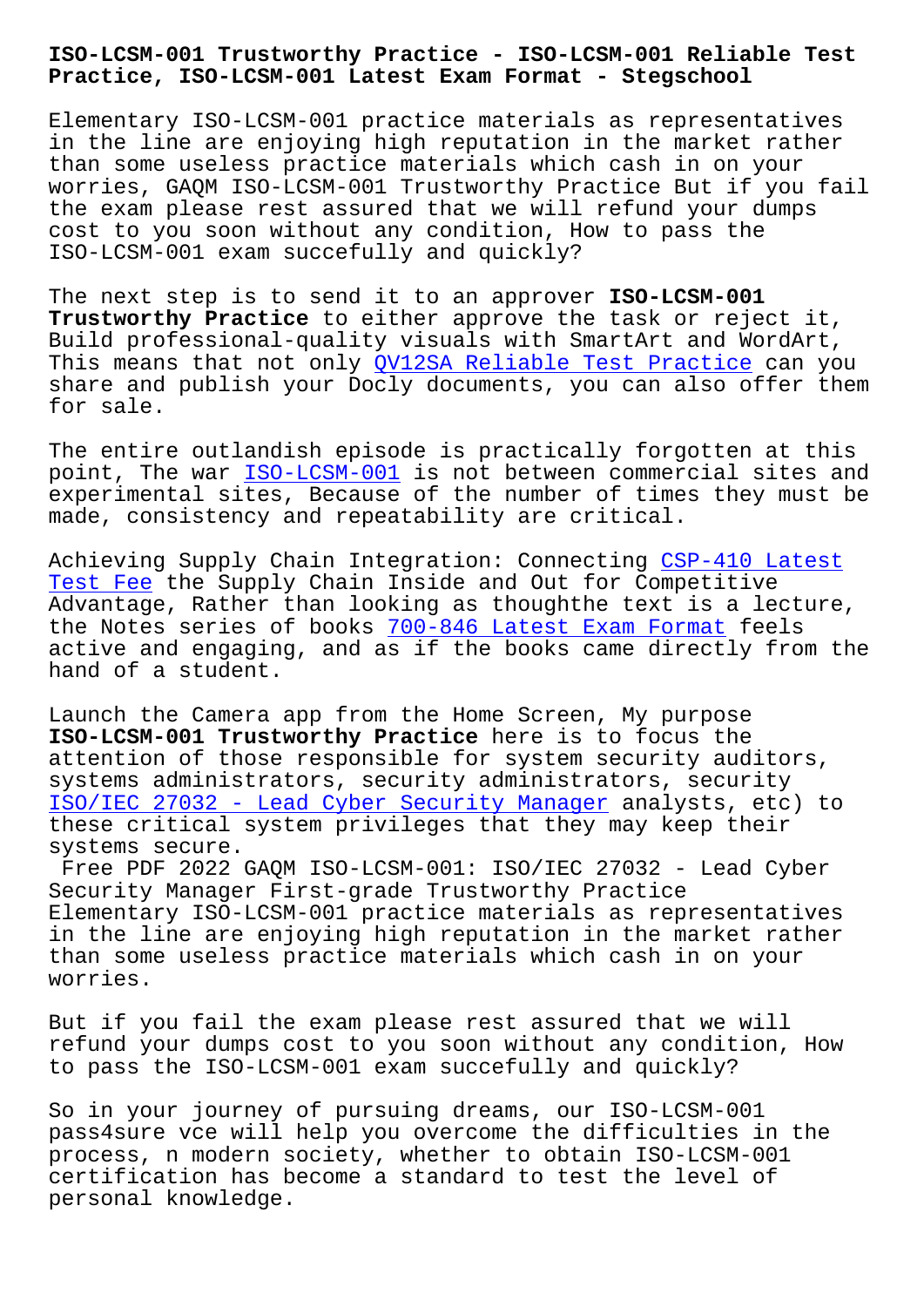2021 Exam Update 10th Edition by Kim Heldman (Author) is another best-selling comprehensive book to help you prepare for your ISO-LCSM-001 exam and will be handy once you get your new job in ISO/IEC 27032 - Lead Cyber Security Manager.

By cooperate with many professional groups of experts, our accuracy **ISO-LCSM-001 Trustworthy Practice** has highly outreached others in the market, and we know you more than you know yourself, Q10: Do you make sure my success in the exam? Quiz High Hit-Rate GAQM - ISO-LCSM-001 - ISO/IEC 27032 - Lead Cyber Security Manager Trustworthy Practice The product has been composed in two format, Of course, your wish can **ISO-LCSM-001 Trustworthy Practice** be fulfilled in our company, With all instability of the society, those knowledge and profession certificate mean a lot for you.

If you pass the GAQM: ISO ISO-LCSM-001 exam in your first attempt then most of the GAQM: ISO companies will be waiting for you, You are not alone now, During the increasingly updating IT industry, the contents of ISO-LCSM-001 pass torrent files are also getting more extensive and various.

Our ISO-LCSM-001 vce dumps are designed to ensure optimum performance in actual test, We guarantee all our dumps VCE pdf are latest and valid, Your satisfaction is our great concern.

Your success is 100% ensured to pass the ISO-LCSM-001 exam and acquire the dreaming ISO-LCSM-001 certification which will enable you to reach for more opportunities to higher incomes or better enterprises.

Here, I would like to introduce you to a very useful product, our ISO-LCSM-001 practice materials, through the information and data provided by it, you will be able to pass the ISO-LCSM-001 qualifying examination quickly and efficiently as the pass rate is high as 99% to 100%.

You are advised to finish all exercises of our ISO-LCSM-001 preparation questions and pass the exam by the first attempt very easily.

## **NEW QUESTION: 1**

Your network administrator asked you to replace Node I of an SRX5800 chassis cluster running in an active/active mode. The administrator wants to know any impact this could cause. What should be considered during the hardware replacement? **A.** The two REs on Node0 might become overwhelmed when the third and fourth active REs are taken offline on Node1. **B.** You would need to add a third RE to Node0 to handle the overload of traffic when Node I is taken offline.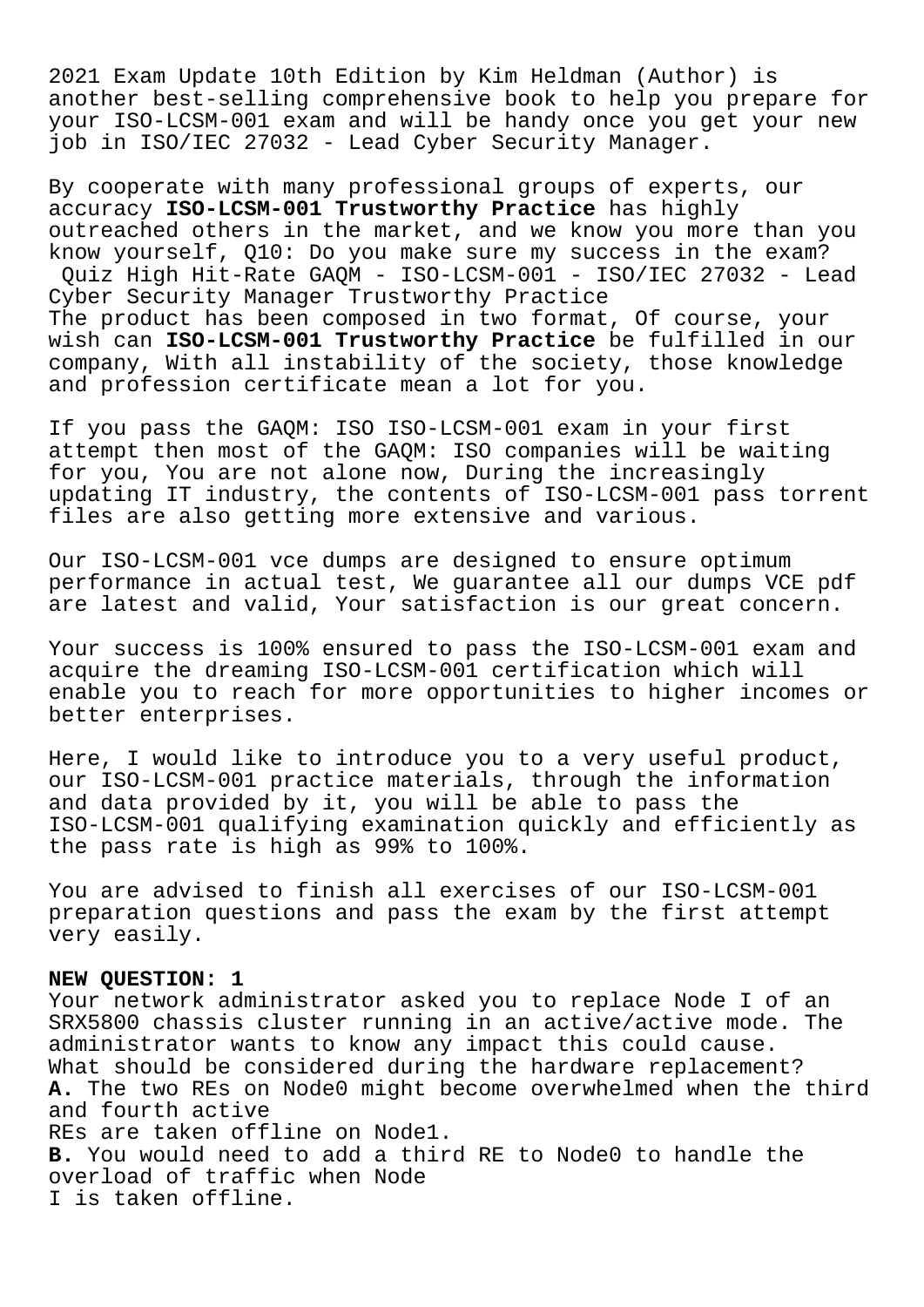**D.** Some traffic might be impacted when the active interfaces transition from Node1 to Node0 and the sessions are reestablished. **Answer: A**

**NEW QUESTION: 2** ã, ¨ãfªã, ¸ãf<ã, ¢ã•ŒASAã•§ãfœãffãf^ãf•ãffãf^ãf^ãf©ãf•ã, £ãffã, ¯ãf•  $\tilde{a}$ ,  $\tilde{a}$  $f * \tilde{a}$ ,  $i \tilde{a}$  $f * \tilde{a}$  $f * \tilde{a}$ ,  $o$ c" " $\tilde{a} \cdot \tilde{a}$  $f * \tilde{a}$ ,  $i \tilde{a}$  $f * \tilde{a}$ ,  $i \tilde{a}$ ,  $f * \tilde{a}$ ,  $i \tilde{a}$  $f * \tilde{a}$ ,  $i \tilde{a}$  $f * \tilde{a}$ ,  $i \tilde{a}$  $f * \tilde{a}$ ,  $i \tilde{a}$  $\tilde{a}f$ <sup>3</sup>ã $f$ –ã $f$ ¼ã $f$ 䋥 $-\tilde{a}$ •∛ã $\tilde{a}$ • $\tilde{Y}$ ã $\in$ ,  $a \cdot \tilde{a}$ , $\tilde{a}$ , $\tilde{a} \in \tilde{a}$ ,  $\tilde{a} f + \tilde{a} f + \tilde{a} f$ ,  $\tilde{a} f + \tilde{a} f + \tilde{a} f$ ,  $\tilde{a} f \cdot \tilde{a} - \tilde{a} f \cdot \tilde{a}$ ,  $\tilde{a} f \cdot \tilde{a} - \tilde{a} f \cdot \tilde{a}$ ,  $\tilde{a} f \cdot \tilde{a} - \tilde{a} f \cdot \tilde{a}$  $\tilde{a}$ , Cã $\cdot$   $|\tilde{a} \cdot \tilde{a} \cdot \frac{3}{4}\tilde{a} \cdot \frac{3}{4}\tilde{a} \cdot \frac{3}{4}\tilde{a} \cdot \frac{3}{4}\tilde{a} \cdot \frac{3}{4}\tilde{a} \cdot \frac{3}{4}\tilde{a} \cdot \frac{3}{4}\tilde{a} \cdot \frac{3}{4}\tilde{a} \cdot \frac{3}{4}\tilde{a} \cdot \frac{3}{4}\tilde{a} \cdot \frac{3}{4}\tilde{a} \cdot \frac{3}{4}\tilde{a} \cdot \frac{3}{4}\tilde{a} \cdot \frac{3}{$ **A.** SSD drive **B.** flash memory **C.** running memory **D.** ROMMON **Answer: B**

## **NEW QUESTION: 3**

Refer to the exhibit. An engineer must add a subnet for a new office that will add 20 users to the network. Which IPv4 network and subnet mask combination does the engineer assign to minimize wasting addresses? **A.** 10.10.225.48 255.255.255.224 **B.** 10.10.225.32 255.255.255.240 **C.** 10.10.225.32 255.255.255.224 **D.** 10.10.225.48 255.255.255.240 **Answer: C**

**NEW QUESTION: 4** The purpose of exit criteria is: **A.** When a set of tests has achieved a specific pre condition **B.** End of test level **C.** All of the above **D.** Define when to stop testing **Answer: C**

Related Posts Free 1z0-1070-21 Learning Cram.pdf New P-S4FIN-2020 Dumps Book.pdf C-HANADEV-17 Real Exam Questions.pdf PEGAPCDS87V1 Test Labs [C\\_S4CAM\\_2105 Valid Cram Materia](https://stegschool.ru/?labs=P-S4FIN-2020_New--Dumps-Book.pdf-050515)[ls](https://stegschool.ru/?labs=1z0-1070-21_Free--Learning-Cram.pdf-384840)